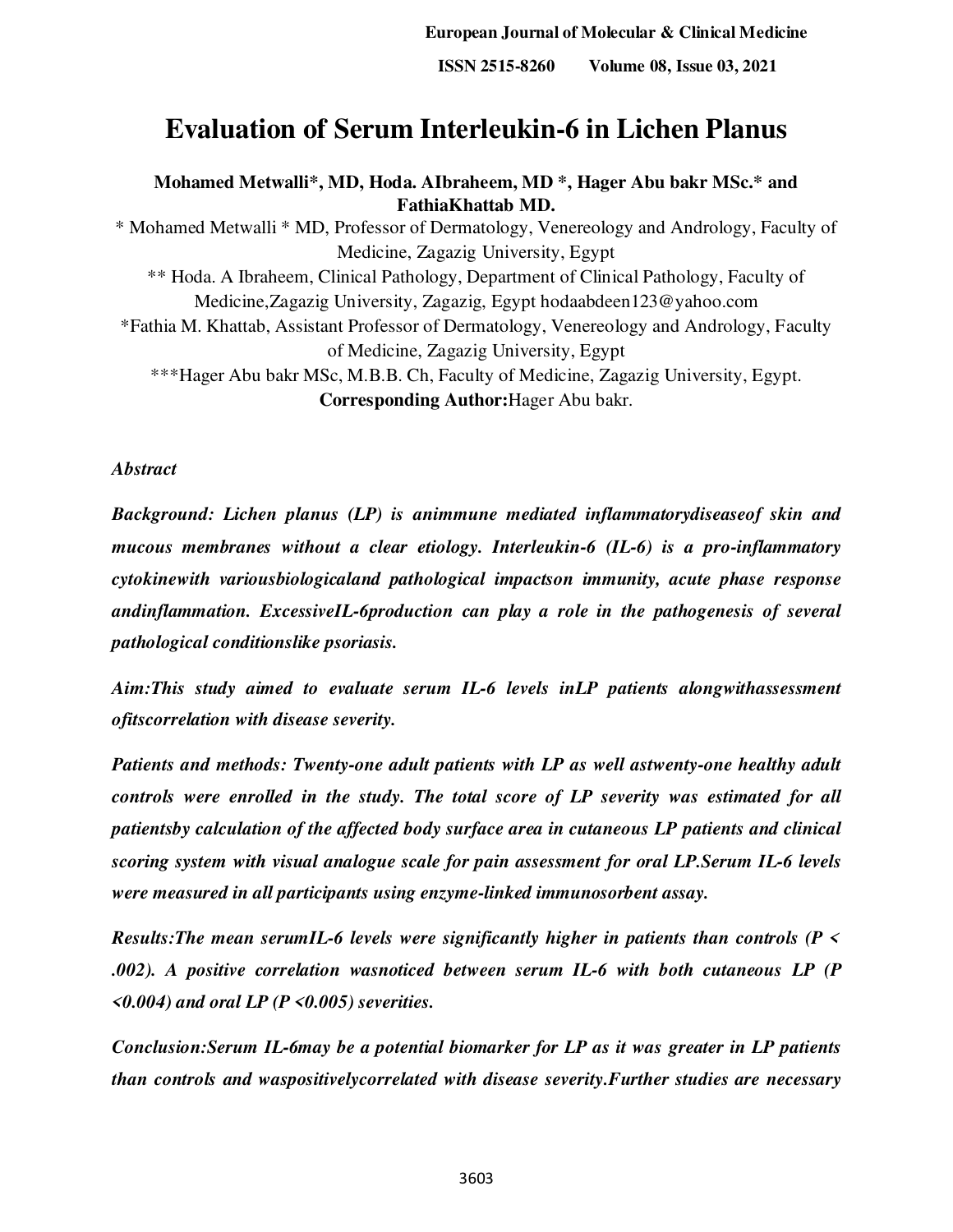**ISSN 2515-8260 Volume 08, Issue 03, 2021**

*to evaluate the therapeutic efficacy of IL-6 blockade that could be beneficial in LP management.* 

#### *Key words:*

#### *Lichen planus, cutaneous, oral, interleukin-6, severity.*

### **1. Introduction**

Lichen planus (LP) is a chronic, inflammatory, T-cell mediateddisorder that can affect skin, mucosa, hair and nails. Classic LPis characterized by violaceous, flat or polygonal pruritic papules and plaques with the distinctivewhite reticular Wickham's stria. It usually affects middle-aged populations, with a slightpredilectionin women.**1**LP pathogenesis is not fully elucidated. Multiple factors were suggested to contribute to its pathogenesis,although immunological dysregulation is consideredas the most accepted triggerof damage.**2** 

Interleukin-6 (IL-6) is a pleiotropic proinflammatory mediator produced by a broad spectrum of cells with variable roles in immunological responses, homeostasis, acute phase reactions and hematopoiesis. It is secreted temporarily as an adaptive response in cases of injuries and infections. **3**Previously, IL-6 had different names as B-cell stimulatory factor 2 (BSF-2) and hepatocyte stimulating factor (HSF) and Interferon-β2 (IFN-β2) but later all these compounds were proved to be the same by cloning so it was given the name of IL-6. **4**

Excessive IL-6 production can lead to higher expression of vascular endothelial growth factorin inflamed tissuesand tumors resulting in more angiogenesis and increase in vascular permeability. These eventsare typically seen in cases of inflammation and malignant conditions maintaining their chronicity and even progression **5** 

Increased levels of IL-6 in serum were reported in several inflammatory diseases such as rheumatoid arthritis, Castleman's disease and Crohn's disease.**6** 

Additionally, certain dermatological conditions weresuggested to have significantly higher serum IL-6 in patients compared to healthy individuals which include psoriasis **7**, atopic dermatitis**8** and acne vulgaris.**9**

Debates concerning the presence of a significant difference in IL-6 serum levels amongLP patients comparednormal individualswere reported by many studies.IL-6 serum as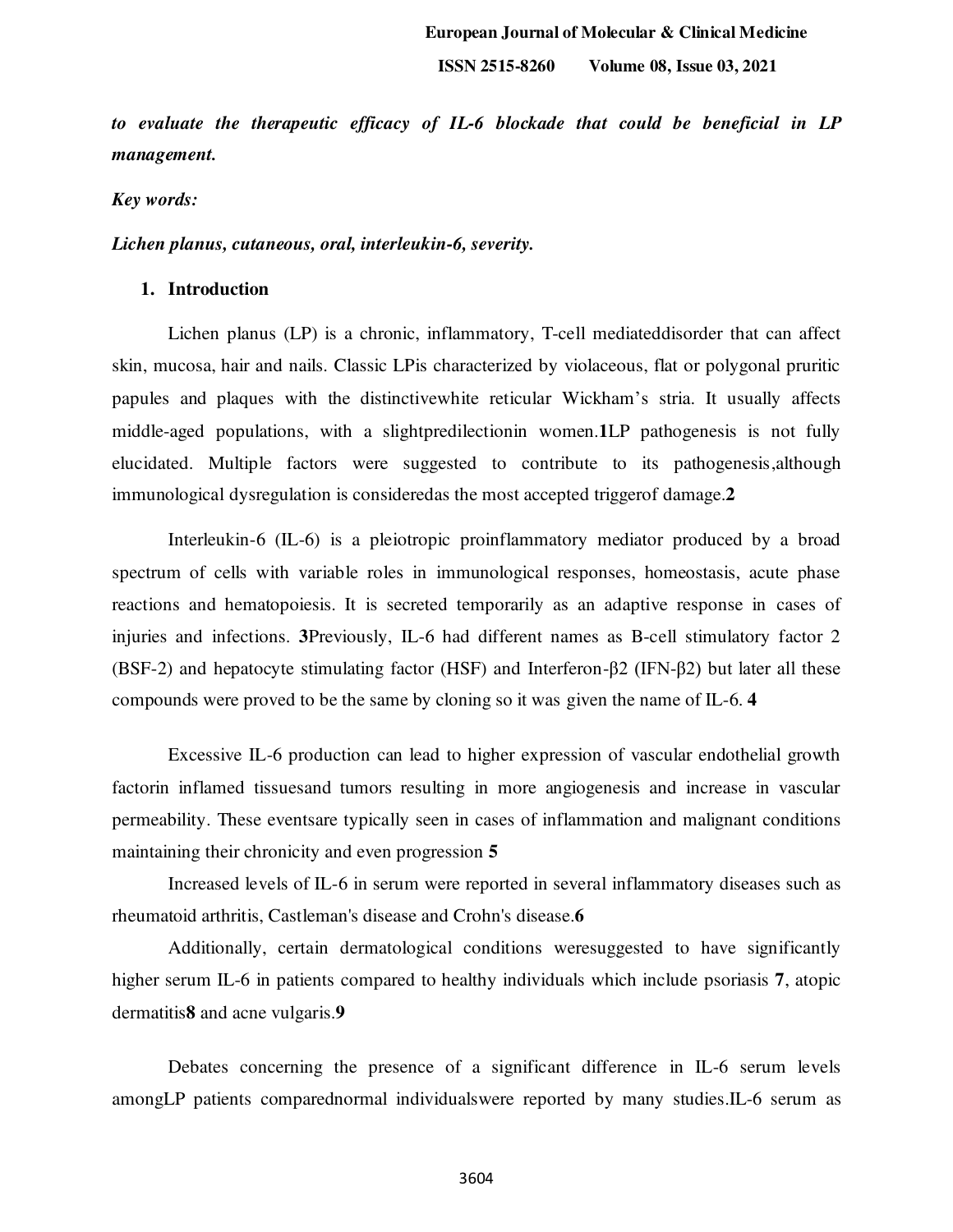well as salivarylevels were suggested to be higher in cases than controls. **10.** Additionally, serum IL-6 levels were observed to decrease after systemic treatment of LP patients with dexamethasone compared to higher levels before treatment. **11**

The variation of results may be due to ethnic difference because Caucasian and Asian populations showed different results being significant in Asians rather than in Caucasians.**12**

### **2. Patients and methods:**

This study was approved by the Institutional Review Board of the Faculty of Medicine, Zagazig University, Egypt. An informed consent was obtained from each participant. All the data were kept private after assigning a code number to everyparticipant, only known by the researchers.

This case-control study was conducted at Zagazig University Hospital between February to December 2020. Data were collected consecutively from 21 adults, clinically proven, LP patients admitted to the Dermatology, Venereology and Andrology Department, Faculty of Medicine, Zagazig University, Egypt. The control group involved 21matched healthy individuals. Participants with infectious diseases, malignancy,autoimmune disorders,those treated for LP systemicallywithin the last2 months beforestudyas well asparticipants with positive covid-19 within the last 3 months were excluded from the study.

Allparticipants were subjected to detailed history taking, thorough physical examination and measurement of serum IL-6. In addition, LP severity was assessed for all LP patients.

## **Estimation of serum IL-6 by enzyme-linked immunosorbent assay method**

Serum IL-6 levels were estimated based on the principle of double-antibody sandwich techniqueusing ELISA Kit for in vitro quantitative measurement according to the producer's protocol (SunRedBio, Shanghai, China).Five milliliter of venous blood samples were drawn into a sterile vial from all participants.The clotted samples arethen centrifuged for 10 minutesat 3,000 rpm. Then serum was transferred to labeled tubes and stored at -80℃until analysis.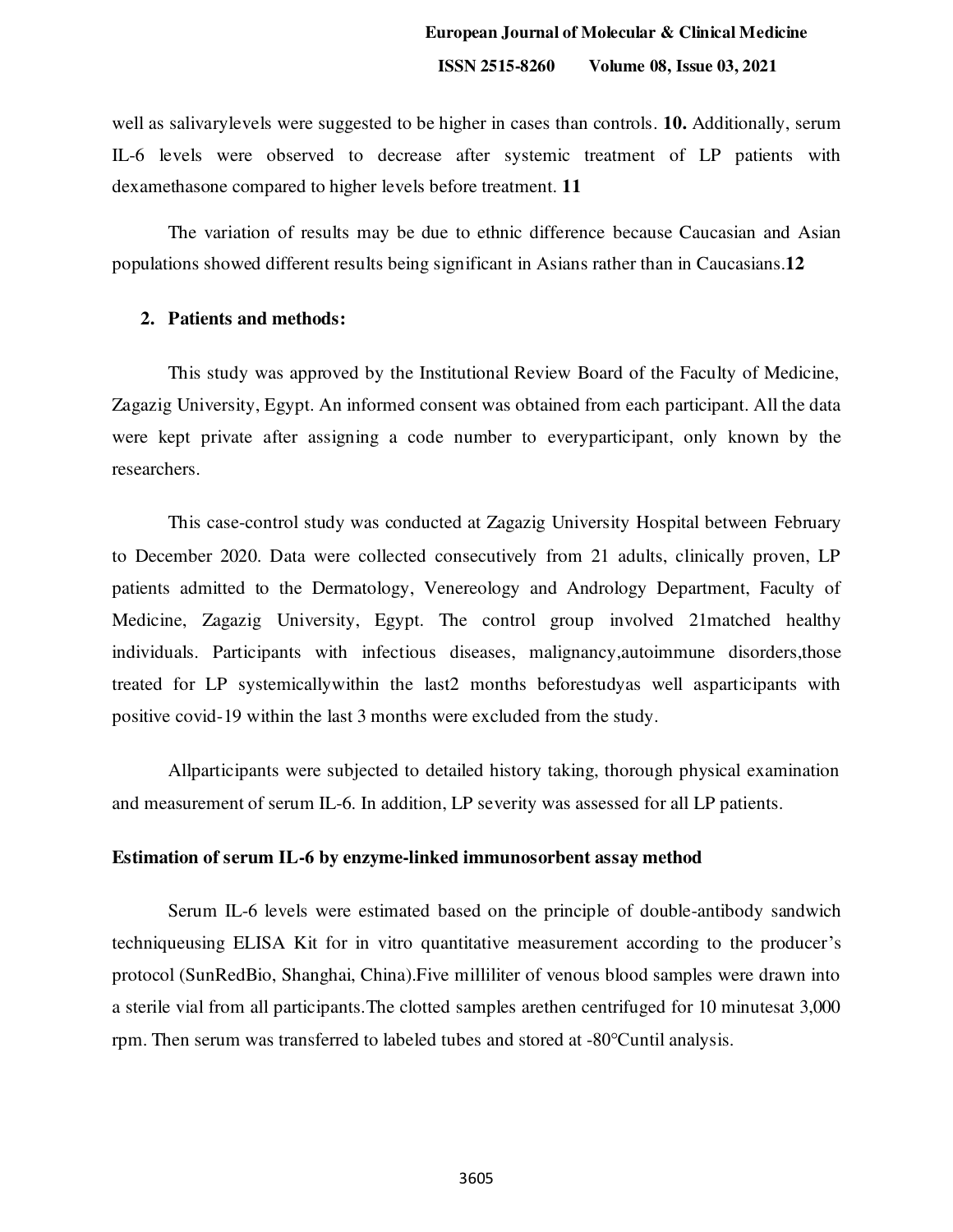# **European Journal of Molecular & Clinical Medicine ISSN 2515-8260 Volume 08, Issue 03, 2021**

Standard and Streptavidin-HRP were mixed.Sample was added, with (IL-6 -antibody) and Streptavidin-HRP to the test wells. Then the membrane was sealed, gently shaken, incubated for 60 minutes at 37℃.A thirtytimes dilution was done with distilled water as standby. Then membrane was removedfollowed by liquid drainage, shakenaway the remaining water. Then, we added chromogen solution A followed by chromogen solution B to each well. Gently mixed and incubated for 10 min at 37℃ away from light.Stop Solution was addedtoall wellsto stop the reaction(the blue changes into yellow immediately). The optical density (OD) was measured under 450 nm wavelength. According to standards' concentration and the corresponding OD values. Finally, the concentration of serum IL-6 in each sample was calculated from the standard curve relating the intensity of the color to the concentration of standards.

### **Assessment of disease severity for the involved cases:**

- Cutaneous LP severity assessment was doneby calculation of the affected body surface area (BSA) where BSA is measured using the total palmar surface of hand, involving the five fingers, which isroughly considered 1% of total BSA. Patients were categorized on the basis of BSA into mild (<3% BSA affected), Moderate (3-10% affected) and severe (>10%affected) groups. This scale is primarily used in psoriasis with no similar scale for LP, it was useful practically and clinically for this study. **13**
- Severity assessment of OLP was doneusing a semiquantitative scoring system based on the site, area, and presence of erosions, known as clinical scoring system of OLP. It divides the mouth into 8 areas with score of severity between 0 and 2. Grading, based on scores, is divided into grade 0,1,2 and 3.Determination of severity,based on grade, is either mild, moderate or severe disease.**14**
- The visual analogue scale was used to assess pain in OLP with symptoms intensity on a scale from 0 to 10, 0 represent no symptoms while 10 represent the worst imaginable symptoms.**15**

## **3. Results:**

Various characteristics of the study participants are shown in Table (1). Of the 21 patients with LP, 14 (66.7%) were females and 7 (33.3%) were males. The patients' age ranged between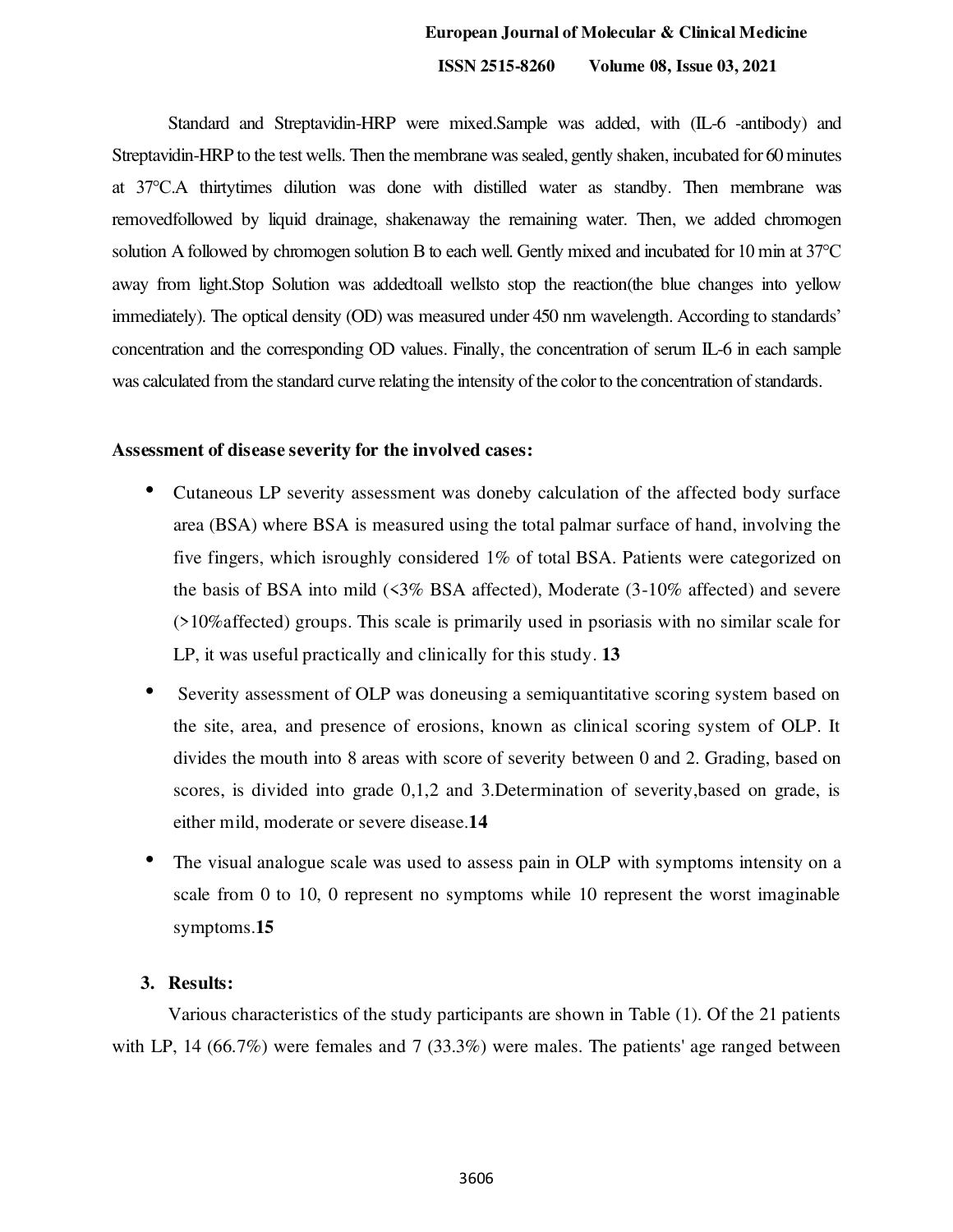# **European Journal of Molecular & Clinical Medicine**

### **ISSN 2515-8260 Volume 08, Issue 03, 2021**

29 and 68 years. And the same numbers for control group for males and females. Age ranged from 28to65 years. LP duration ranged from 1 week to 5 years.

| Variables                                                                                | Case group $(n=21)$                              | Control<br>$(n=21)$ | group | Test of sig.        | P         |  |  |
|------------------------------------------------------------------------------------------|--------------------------------------------------|---------------------|-------|---------------------|-----------|--|--|
| Age (years):                                                                             |                                                  |                     |       | T                   |           |  |  |
| Mean $\pm$ SD                                                                            | $50.2 \pm 10.0$                                  | $49.1 \pm 12.2$     |       | 0.3                 | 0.8       |  |  |
| Sex:                                                                                     |                                                  |                     |       |                     |           |  |  |
| Males                                                                                    | $7(33.3\%)$                                      | $7(33.3\%)$         |       | <b>NA</b>           | <b>NA</b> |  |  |
| Females                                                                                  | $14(66.7\%)$                                     | $14(66.7\%)$        |       |                     |           |  |  |
| Duration:                                                                                |                                                  |                     |       |                     |           |  |  |
| $\leq$ 1 year                                                                            | $9(42.9\%)$                                      |                     |       |                     |           |  |  |
| 1-2 years                                                                                | $6(28.6\%)$                                      |                     |       |                     |           |  |  |
| >2 years                                                                                 | $6(28.6\%)$                                      |                     |       |                     |           |  |  |
| Type of LP                                                                               |                                                  |                     |       |                     |           |  |  |
| Cutaneous LP                                                                             | 11 $(52.4\%)$                                    |                     |       |                     |           |  |  |
| Oral LP                                                                                  | $4(19.0\%)$                                      |                     |       |                     |           |  |  |
| Combined                                                                                 | $6(28.6\%)$                                      |                     |       |                     |           |  |  |
| $N:$ number                                                                              | T: Independent t test $\chi^2$ : Chi square test |                     |       | NA: not applicable. |           |  |  |
| $P \le 0.05$ : Significant $P > 0.05$ : non-significant.<br>P<0.001: Highly significant. |                                                  |                     |       |                     |           |  |  |
| SD: standard deviation.<br>Sig.: significance.                                           |                                                  |                     |       |                     |           |  |  |

### **Table (1): Characteristics of the studied groups**:

The mean levels of serum IL-6 were significantly higher in patients than their healthy controls (P < .002; Table 2, Figure 1).Strong positive correlations between serum IL-6 and oral LP severity (P< .005)as well as withcutaneous LP were found (P < .004) as shown in table (3).

| Serum IL-6    | Case group $(n=21)$ | Control<br>$(n=21)$ | group | MW  |       |
|---------------|---------------------|---------------------|-------|-----|-------|
| Mean $\pm$ SD | $41.4 \pm 35.5$     | $18.5 \pm 8.0$      |       |     |       |
| Media         | 29.2                | 17.8                |       | 3.1 | 0.002 |
| Range         | $3.7 - 125.7$       | $1.8 - 33.1$        |       |     |       |

## **Table (2) Serum IL-6 in the studied groups:**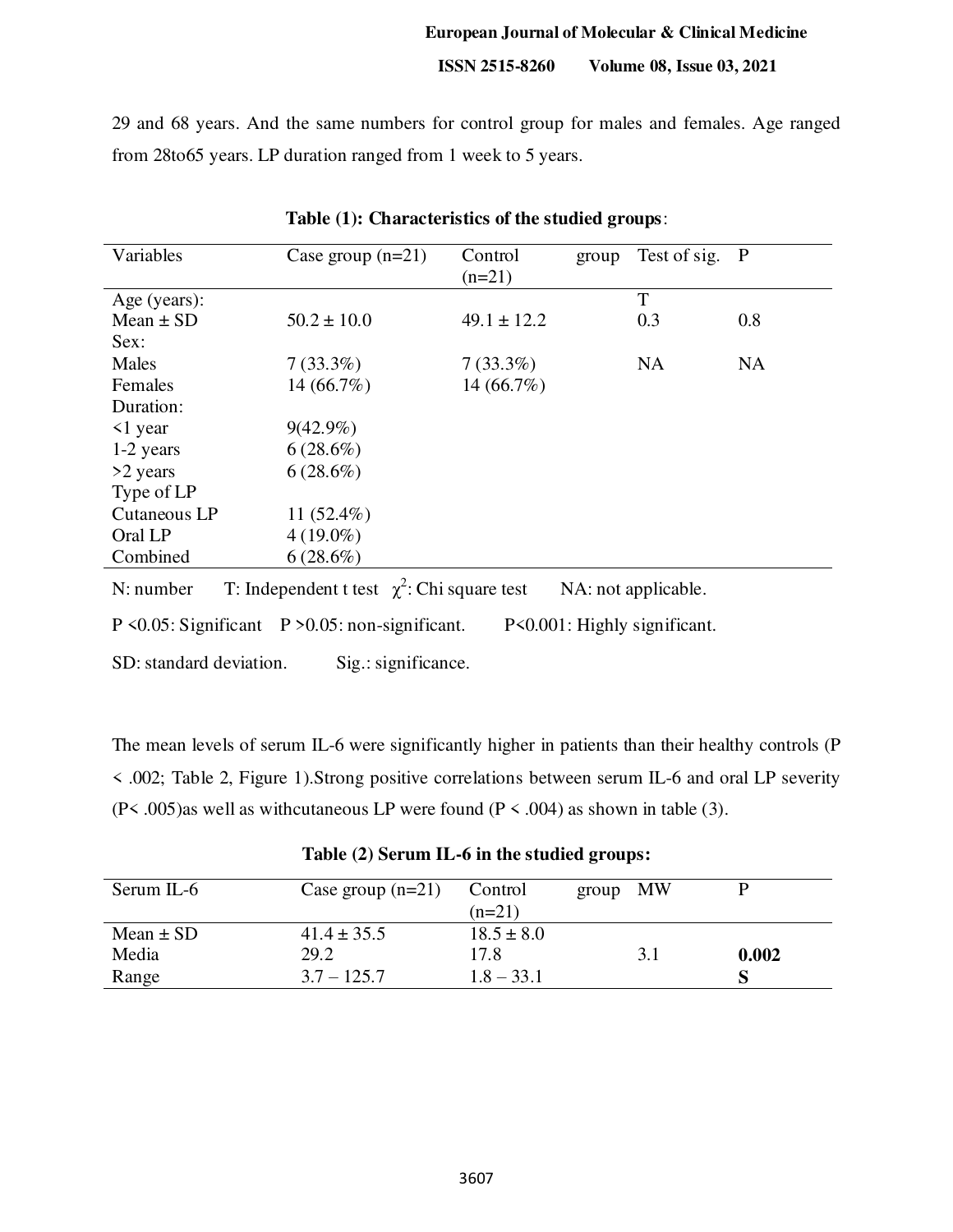**ISSN 2515-8260 Volume 08, Issue 03, 2021**



**Figure (1):** Serum IL-6 in the studied groups

**Table (3)Correlation between serum IL-6 with severity of lesions in the studied patients** 

| Variables             | SerumIL-6 |       |
|-----------------------|-----------|-------|
| Cutaneous LP severity | 0.660     | 0.004 |
| Oral LP severity      | 0.809     | 0.005 |

### **4. Discussion**

The current findings indicate that IL-6 serum levels were greater in LP patients than in controls and were significantly associated with cutaneous LP severity.Moreover, a strong positive correlation was observed between serum IL-6 levels and severity of oral LP.

Interleukin-6 is a pro-inflammatory cytokine with several functions including roles in humoral and cellular immunities:through promoting B cell differentiation, and stimulating immunoglobulin G secretion, T cell growth and differentiation, and cytotoxic T cell differentiation as well. **12**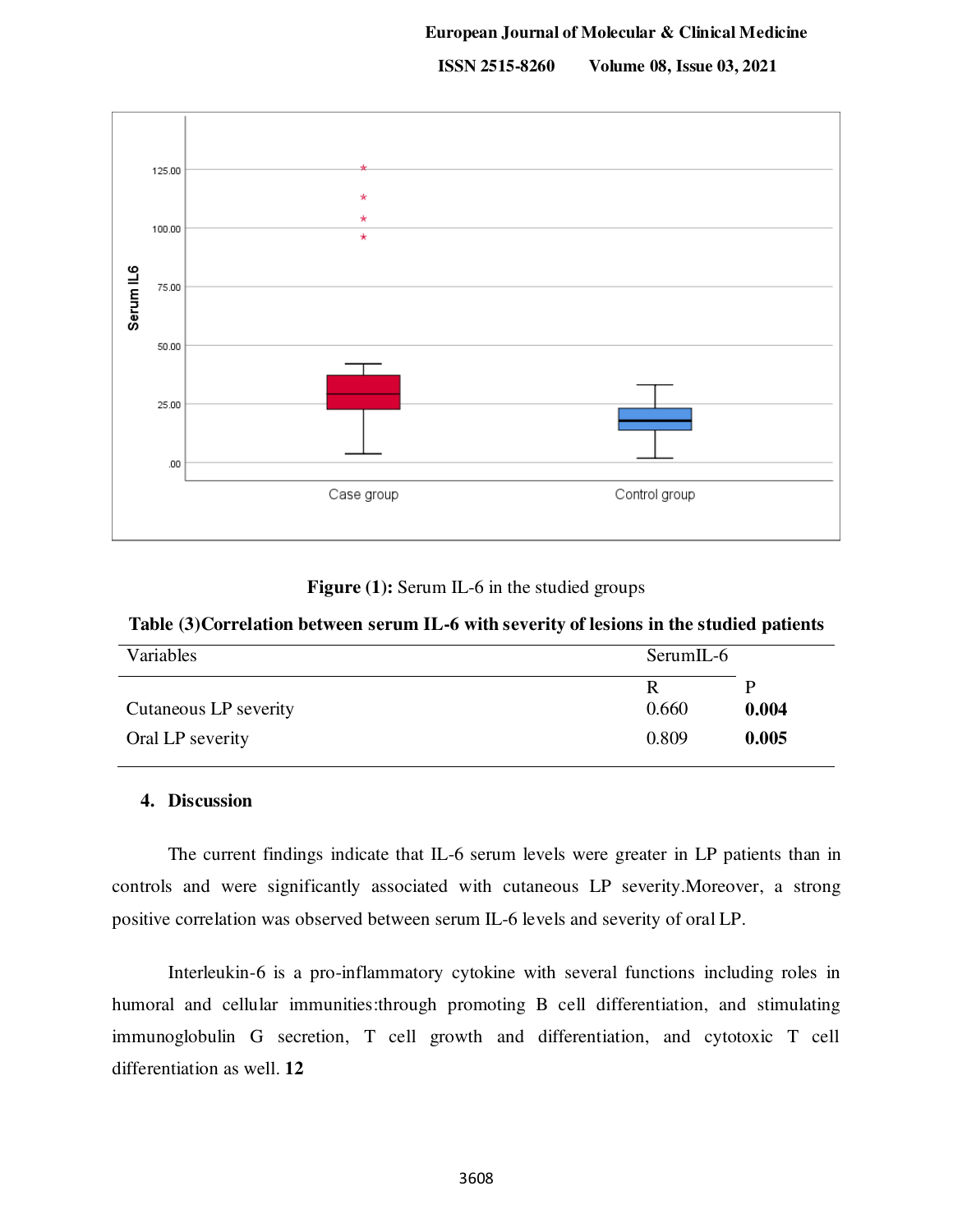# **European Journal of Molecular & Clinical Medicine ISSN 2515-8260 Volume 08, Issue 03, 2021**

Dysregulated production of IL-6 is known to play a pathogenic role in different inflammatory conditionslike rheumatoid arthritis and Castleman's disease IL-6 blocking therapy with an anti-IL-6 receptor antibody (tocilizumab) was reported toimprove clinical symptoms and the abnormal laboratory findingsin some inflammatory conditions as rheumatoid arthritis. **4** 

Increased skin and serum IL-6 levels are a feature of psoriasis. Serum levels of IL-6 are regarded as a marker of the inflammatory activity in psoriasis as well as an indicator of treatment response. **7** 

IL-6 was also found to be significantly higher in patients with atopic dermatitis**8** andacne vulgaris**9** comparedto healthy controls.

In the present study, we observed an association between LP and IL-6 serum levels in Egyptian population. We also found a statistically significant association between serum IL-6 levels and cutaneous LP severity. These findings could suggest a role of IL-6 in the pathogenesis of LP and might also be helpfuland simplebiomarker forevaluation of LP severity. IL-6 blockade by the humanized anti-IL-6 receptor antibody had been suggested as a successful measure in management of some inflammatory disorders mediated by IL-6. **16**Thisdrug could be tested in case of LP to judge its potential usefulness in its management.

## **5. Conclusion**

In conclusion, serum levels of IL-6 were elevated in LP patients and was significantly correlated with cutaneous and oral LP severities; hence, it might be a potential biomarker for assessment of LP severity and subsequently could be used to monitor the therapeutic outcomes for better disease control. Further studies are suggested to verify our results and to assess the therapeutic effect of IL-6 receptor blockade, which could be advantageousin management of LP.

## **Conflict of interest**

There are no conflicts of interest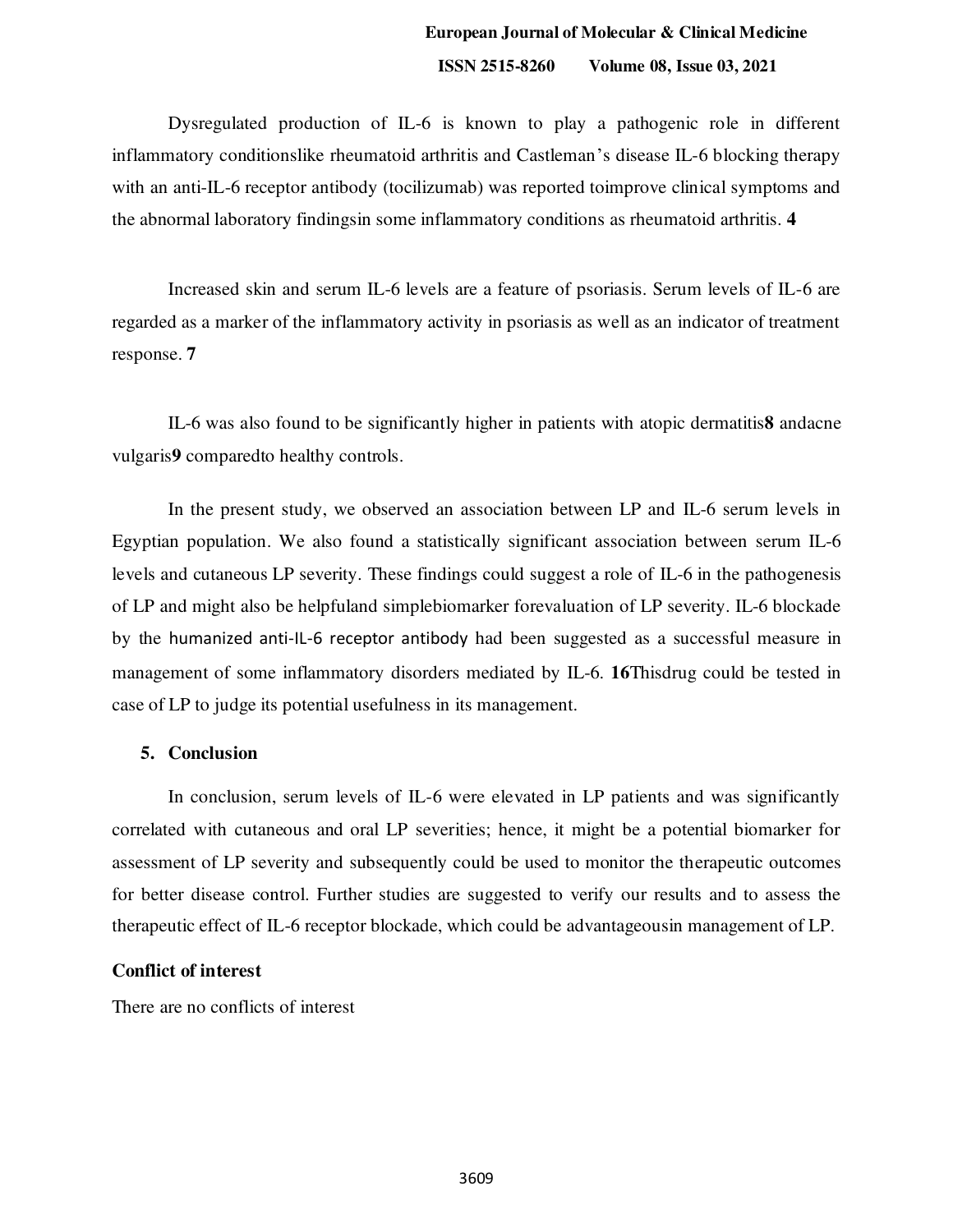# **European Journal of Molecular & Clinical Medicine ISSN 2515-8260 Volume 08, Issue 03, 2021**

## **References**

**1.Gorouhi F, Davari P, Fazel N.** Cutaneous and mucosal lichen planus: a comprehensive review of clinical subtypes, risk factors, diagnosis, and prognosis. Sci. World J. 2014;20(14):1- 22.

**2.Kurago ZB.** Etiology and pathogenesis of oral lichen planus: an overview. Oral Surg Oral Med Oral Pathol Oral Radiol.2016; 122(1), 72-80.

**3.Kishimoto T, Kang S & Tanaka T.** IL-6: A New Era for the Treatment of Autoimmune Inflammatory Diseases. In K. Nakao (Eds.) et. al., Innovative Medicine: Basic Research and Development.2015**;** 131–147. Springer.

**4.Tanaka T, Narazaki M &Kishimoto T.** IL-6 in inflammation, immunity, and disease. Cold Spring Harb. Perspect. Biol.2014**;**6(10), a016295.

**5.Tanaka T &Kishimoto T.** Targeting interleukin-6: all the way to treat autoimmune and inflammatory diseases. Int. J. Biol. Sci.2012, 8(9), 1227–1236.

**6.Rincon M.** Interleukin-6: from an inflammatory marker to a target for inflammatory diseases. Trends in immunology, 2012; 33(11), 571–577.

**7. Saggini A, Chimenti S and Chiricozzi A.** IL-6 as a drug gable target in psoriasis: focus on pustular variants. J. Immunol. Res, 2014, 1-10, 964069.

**8**. **Ozturk, P., Aral, M.,Kurutas, E.,Kireççi, E.andÇelik, M.** Serum Levels of Il-8, Tnf-α And Il-6 in Children with Atopic Dermatitis. GuncelPediatri. 2012;10. 50-54.

**9. Ragab, M., Hassan, E.M., Elneily, D. and Fathallah, N.** Association of interleukin-6 gene promoter polymorphism with acne vulgaris and its severity. ClinExpDermatol,2019; 44: 637- 642.

**10.Abdel-Haq A, Kusnierz-Cabala B, Darczuk D, et al.** Interleukin-6 and neopterin levels in the serum and saliva of patients with Lichen planus and oral Lichen planus. *J Oral Pathol Med*. 2014;43(10):734-739.